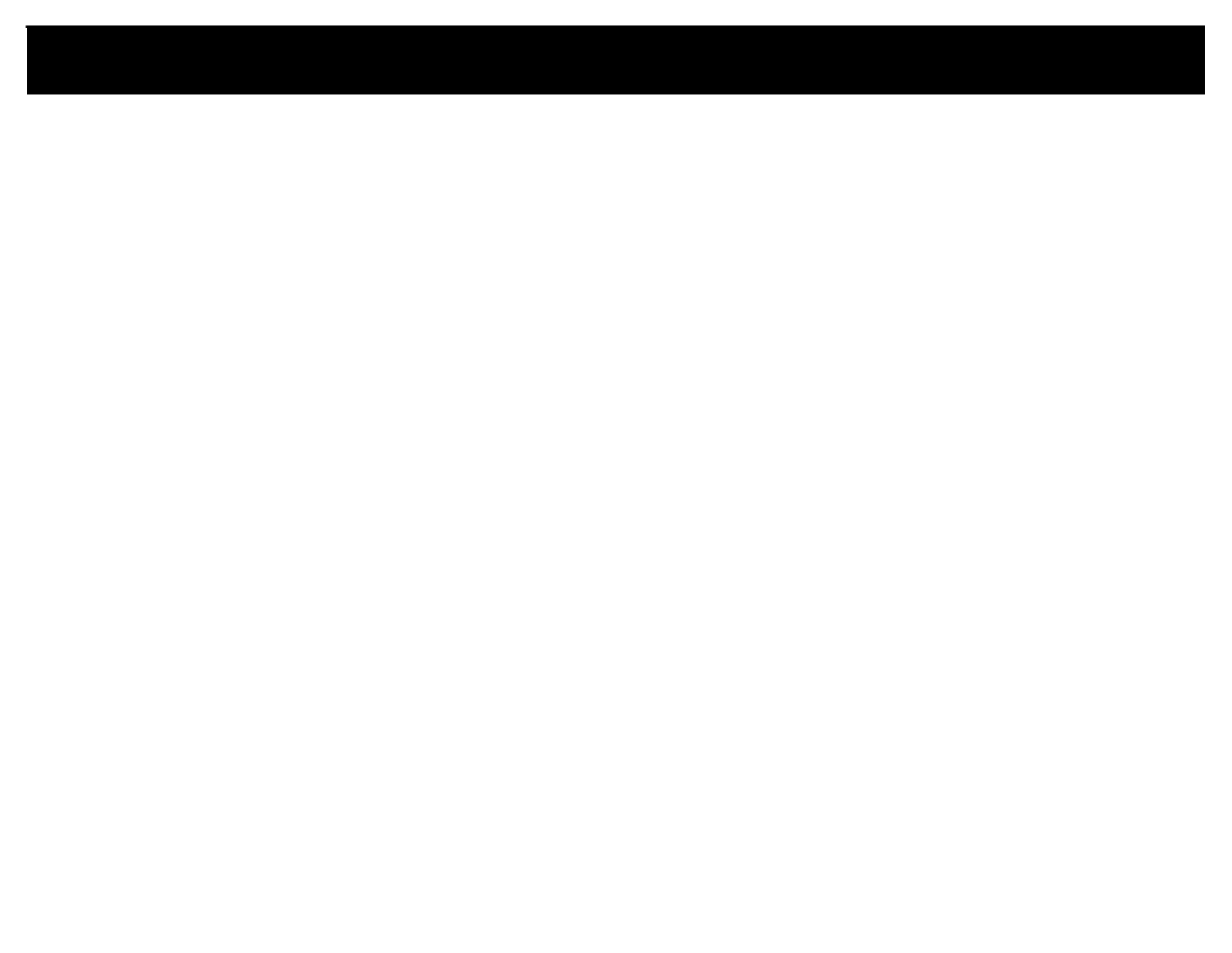$\bullet$ 

 $\mathbf{r}$